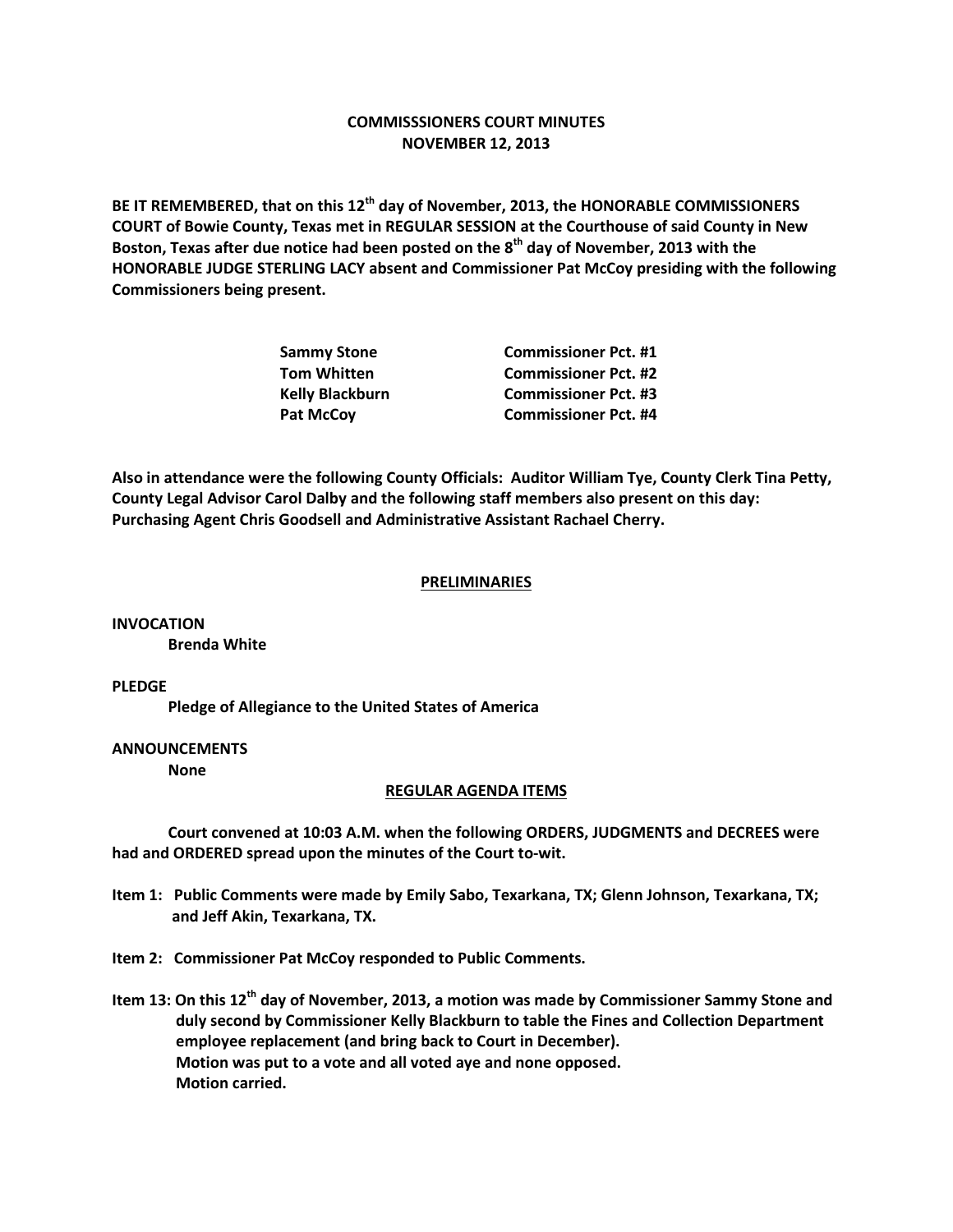- **Item 3: On this 12th day of November, 2013, a motion was made by Commissioner Sammy Stone and duly second by Commissioner Tom Whitten to appoint LeAnna Stephenson, Jessica Walker and Robert Spears to the Bowie County Child Welfare Board. Motion was put to a vote and all voted aye and none opposed. Motion carried.**
- **Item 4: Mr. Scottie Taylor was recognized for receiving the John R. Rauch Award from TIAAI for dedication to Teaching and Promotion of Fire Cause Determination throughout the State of Texas, March 2013.**
- **Item 5: On this 12th day of November, 2013, a motion was made by Commissioner Tom Whitten and duly second by Commissioner Sammy Stone to bring back to the table, website hosting and maintenance agreement between Bowie County and CIRA (County Information Resources Agency). Motion was put to a vote and all voted aye and none opposed.**

**Motion carried.**

**Item 6: On this 12th day of November, 2013, a motion was made by Commissioner Kelly Blackburn and duly second by Commissioner Sammy Stone to approve the agreement between Bowie County and CIRA (County Information Resources Agency) with changes to 1.8 and to strike section 2 and enter into the \$550 per year contract. (Commissioner Tom Whitten is to follow up).**

**Motion was put to a vote and all voted aye and none opposed. Motion carried.**

- **Item 7: On this 12th day of November, 2013, a motion was made by Commissioner Sammy Stone and duly second by Commissioner Kelly Blackburn to table until we get our budget in order, to cover the extra costs, regarding proposed quote from Sound Towne for sound system in the Commissioner Courtroom. Motion was put to a vote and all voted aye and none opposed.**
	- **Motion carried.**
- **Item 8: On this 12th day of November, 2013, a motion was made Commissioner Sammy Stone and duly second by Commissioner Tom Whitten to authorize the Website Manager to get the necessary information to achieve our Gold Level Award from the Texas Comptroller Leadership Circle. Motion was put to a vote and all voted aye and none opposed. Motion carried.**
- **Item 9: On this 12th day of November, 2013, a motion was made by Commissioner Sammy Stone and duly second by Commissioner Kelly Blackburn to give standing authorization for the Website Manager to post agendas and supporting materials for each session of Commissioners Court on the County's Website. Motion was put to a vote and all voted aye and none opposed. Motion carried.**
- **Item 10: On this 12th day of November, 2013, this item died for lack of motion regarding moving one Commissioners Court session a month to an evening time for greater transparency.**